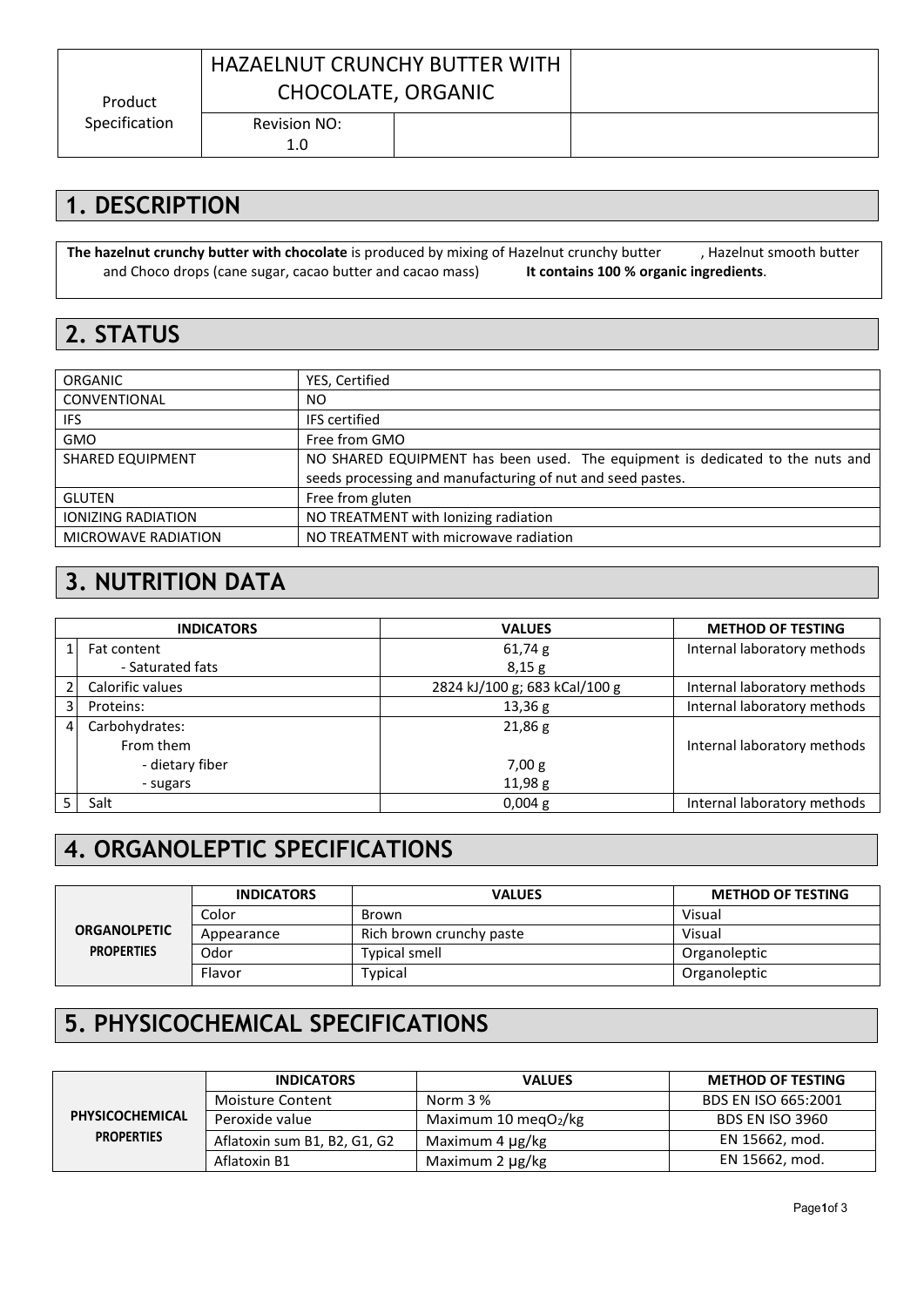## HAZAELNUT CRUNCHY BUTTER WITH CHOCOLATE, ORGANIC

Specification

Revision Date 05.05.2021

## **6. MICROBIOLOGICAL SPECIFICATIONS**

|                   | <b>INDICATORS</b>       | <b>VALUES</b>                  | <b>METHOD OF TESTING</b> |
|-------------------|-------------------------|--------------------------------|--------------------------|
|                   | Total microbial count   | $< 10^{\circ}4 \text{ c}$ fu/g | ISO 4833-1               |
| <b>MICRO-</b>     | E. coli                 | $< 10 \text{ cfu/g}$           | BDS ISO 16649-2:2014     |
| <b>BIOLOGICAL</b> | Enterobacteriaceae      | $< 102$ cfu/g                  | BDS EN ISO 21528-2:2017  |
| <b>PROPERTIES</b> | Salmonella              | Absent in 25g                  | BDS EN ISO 6579-1:2017   |
|                   | <b>Yeast and Moulds</b> | $<$ 10^4 cfu/g                 | BDS ISO 21527-1/2:2011   |

## **7. PACKAGING LABELLING AND STORAGE SPECIFICATIONS**

| Packaging       | <b>Numbers</b>    | Boxes on                           | <b>TOTAL on EPAL</b> | Nett weight                                                                                              | Gross weight | Shelf life |
|-----------------|-------------------|------------------------------------|----------------------|----------------------------------------------------------------------------------------------------------|--------------|------------|
|                 | in a box          | EPAL                               |                      | EPAL                                                                                                     | EPAL         | (Months)   |
| 10 kg, PP       |                   |                                    | 36 pcs               | 360 kg                                                                                                   | 392 kg       | 12         |
| 5 kg, PP        |                   |                                    | 75 pcs               | 375 kg                                                                                                   | 408 kg       | 12         |
| 1 kg, PP        | 5                 | 80                                 | 400                  | 400 kg                                                                                                   | 468 kg       | 12         |
| 500 g, Glass    | 12                | 80                                 | 960                  | 480 kg                                                                                                   | 760 kg       | 24         |
| 250 g, Glass    | 12                | 120                                | 1440                 | 360 kg                                                                                                   | 633 kg       | 24         |
| 200 g, Glass    | 12                | 120                                | 1440                 | 288 kg                                                                                                   | 573 kg       | 24         |
| 170 g, Glass    | 12                | 120                                | 1440                 | 244,8 kg                                                                                                 | 537 kg       | 24         |
| Storage         |                   |                                    |                      | Keep in closed containers in cool dry place, temperature $1 - 25$ °C. Store away from odors and sunlight |              |            |
| conditions      | and heat sources. |                                    |                      |                                                                                                          |              |            |
| Origin          | <b>Bulgaria</b>   |                                    |                      |                                                                                                          |              |            |
| <b>Branding</b> | <b>BELUN</b>      |                                    |                      |                                                                                                          |              |            |
| PRIVATE LABEL   |                   | Available for Private Label orders |                      |                                                                                                          |              |            |

#### **8. USAGE**

**For direct consumption.**

## **9. ALLERGENS**

| <b>Components</b>                   | <b>Contained as ingredient</b> |    | Possible cross contamination |              |
|-------------------------------------|--------------------------------|----|------------------------------|--------------|
|                                     | Yes                            | No | Yes                          | <b>No</b>    |
| Cereals containing gluten           |                                |    |                              |              |
| Wheat                               |                                | x  |                              | x            |
| Rye                                 |                                | v  |                              |              |
| <b>Barley</b>                       |                                | ⋏  |                              | $\checkmark$ |
| Oat                                 |                                | ∧  |                              | x            |
| Spelt                               |                                |    |                              |              |
| Kamut                               |                                | x  |                              | Χ            |
| Hybrids                             |                                | ⋏  |                              | χ            |
| Crustaceans and crustacean products |                                | Χ  |                              | X            |
| Eggs and egg products               |                                | x  |                              | X            |
| Fish and fish products              |                                |    |                              | v            |
| Peanuts and peanut products         |                                | Χ  | X                            |              |
| Soybeans and soya products          |                                | ⋏  |                              |              |
| Milk and dairy products             |                                | v  |                              | χ            |